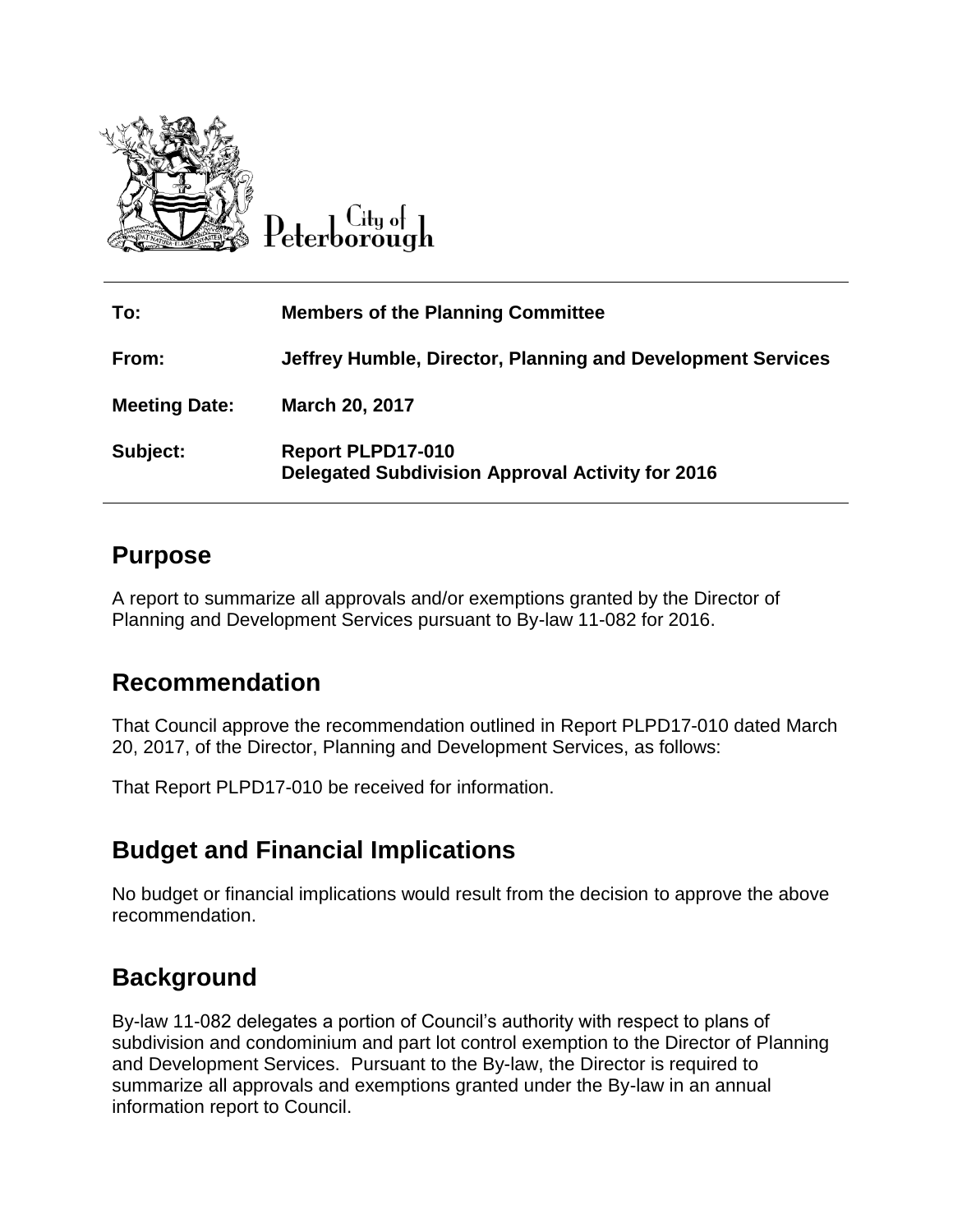# **2016 Decision Summary**

#### **Part Lot Control Exemption**

| Location:                       | 411 Chambers Street                                                                                                                                                                                                                                                  |
|---------------------------------|----------------------------------------------------------------------------------------------------------------------------------------------------------------------------------------------------------------------------------------------------------------------|
| Applicant:                      | Sammy and Sons Limited, 2131570 Ontario Inc., 2504494<br>Ontario Inc.                                                                                                                                                                                                |
| <b>Application Description:</b> | Exemption from Part Lot Control for part of Block G, Plan 55<br>(PINs 28103-0021 and 28103-0020) to allow for remediation of<br>title regarding the ownership of portions of a block of land<br>accommodating parking spaces associated with adjacent<br>properties. |
| <b>Application Status:</b>      | By-law 16-003 approved by Council February 1, 2016.                                                                                                                                                                                                                  |
| Decision Date:                  | February 1, 2016                                                                                                                                                                                                                                                     |

### **Plan of Condominium Exemption and Final Approval**

| File:                           | 15CDM-15501                                                                                                                                                                                                                                                           |
|---------------------------------|-----------------------------------------------------------------------------------------------------------------------------------------------------------------------------------------------------------------------------------------------------------------------|
| Location:                       | 185 King Street                                                                                                                                                                                                                                                       |
| Applicant:                      | AON Inc.                                                                                                                                                                                                                                                              |
| <b>Application Description:</b> | Pursuant to Section 9(7) of the Condominium Act, 1998,<br>exemption was granted from the requirements of sections 51<br>and 51.1 of the Planning Act that would normally apply to a<br>plan of condominium approval. Final Approval granted to office<br>condominium. |
| <b>Application Status:</b>      | Registered as Peterborough Standard Condominium Plan No.<br>95                                                                                                                                                                                                        |
| <b>Decision Date:</b>           | <b>February 8, 2016</b>                                                                                                                                                                                                                                               |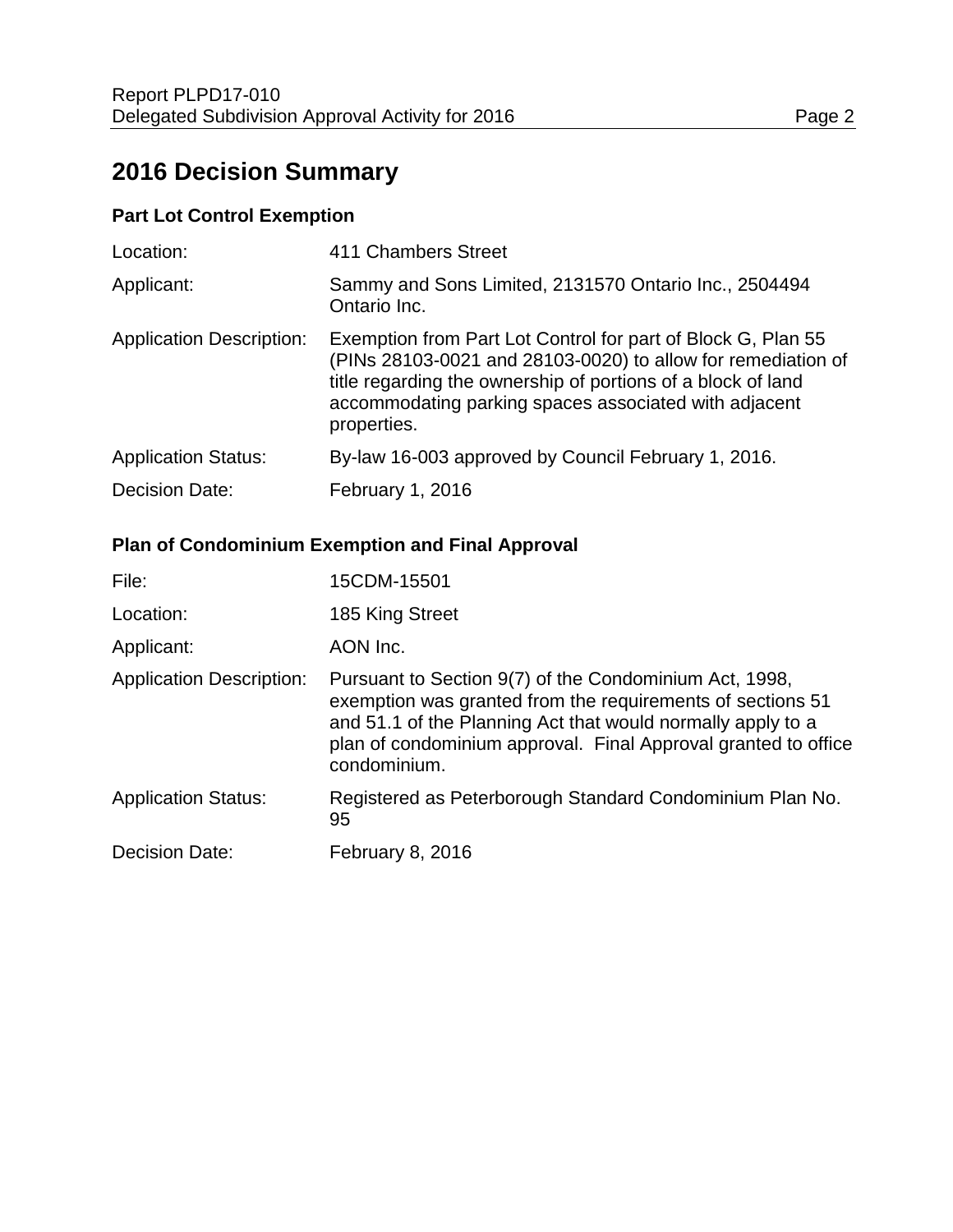## **Plan of Condominium Exemption and Final Approval**

| File:                           | 15CDM-15502                                                                                                                                                                                                                                                                                        |
|---------------------------------|----------------------------------------------------------------------------------------------------------------------------------------------------------------------------------------------------------------------------------------------------------------------------------------------------|
| Location:                       | 301 Carnegie Avenue, Phase 2f                                                                                                                                                                                                                                                                      |
| Applicant:                      | Triple T Holdings                                                                                                                                                                                                                                                                                  |
| <b>Application Description:</b> | Pursuant to Section 9(7) of the Condominium Act, 1998,<br>exemption was granted from the requirements of sections 51<br>and 51.1 of the Planning Act that would normally apply to a<br>plan of condominium approval. Final Approval granted to<br>Phase 2f consisting of 14 linked dwelling units. |
| <b>Application Status:</b>      | Phase 2f registered as Peterborough Standard Condominium<br>Plan No. 96                                                                                                                                                                                                                            |
| <b>Decision Date:</b>           | February 18, 2016                                                                                                                                                                                                                                                                                  |

#### **Part Lot Control Exemption**

| Location:                       | 293 and 325 London Street                                                                                                                                                                                                                                                                                                                              |
|---------------------------------|--------------------------------------------------------------------------------------------------------------------------------------------------------------------------------------------------------------------------------------------------------------------------------------------------------------------------------------------------------|
| Applicant:                      | Hospice Peterborough, Peterborough Housing Corporation                                                                                                                                                                                                                                                                                                 |
| <b>Application Description:</b> | Exemption from Part Lot Control for Lot 14, south of London<br>Street, west of George Street and part of Rubidge Street<br>closed by Judge's Order shown on Registered Plan No. 1 for<br>the City of Peterborough to allow for the reconfiguration of a<br>cross easement for motor vehicle access from London Street to<br>293 and 325 London Street. |
| <b>Application Status:</b>      | By-law 16-045 approved by Council April 25, 2016.                                                                                                                                                                                                                                                                                                      |
| <b>Decision Date:</b>           | April 25, 2016                                                                                                                                                                                                                                                                                                                                         |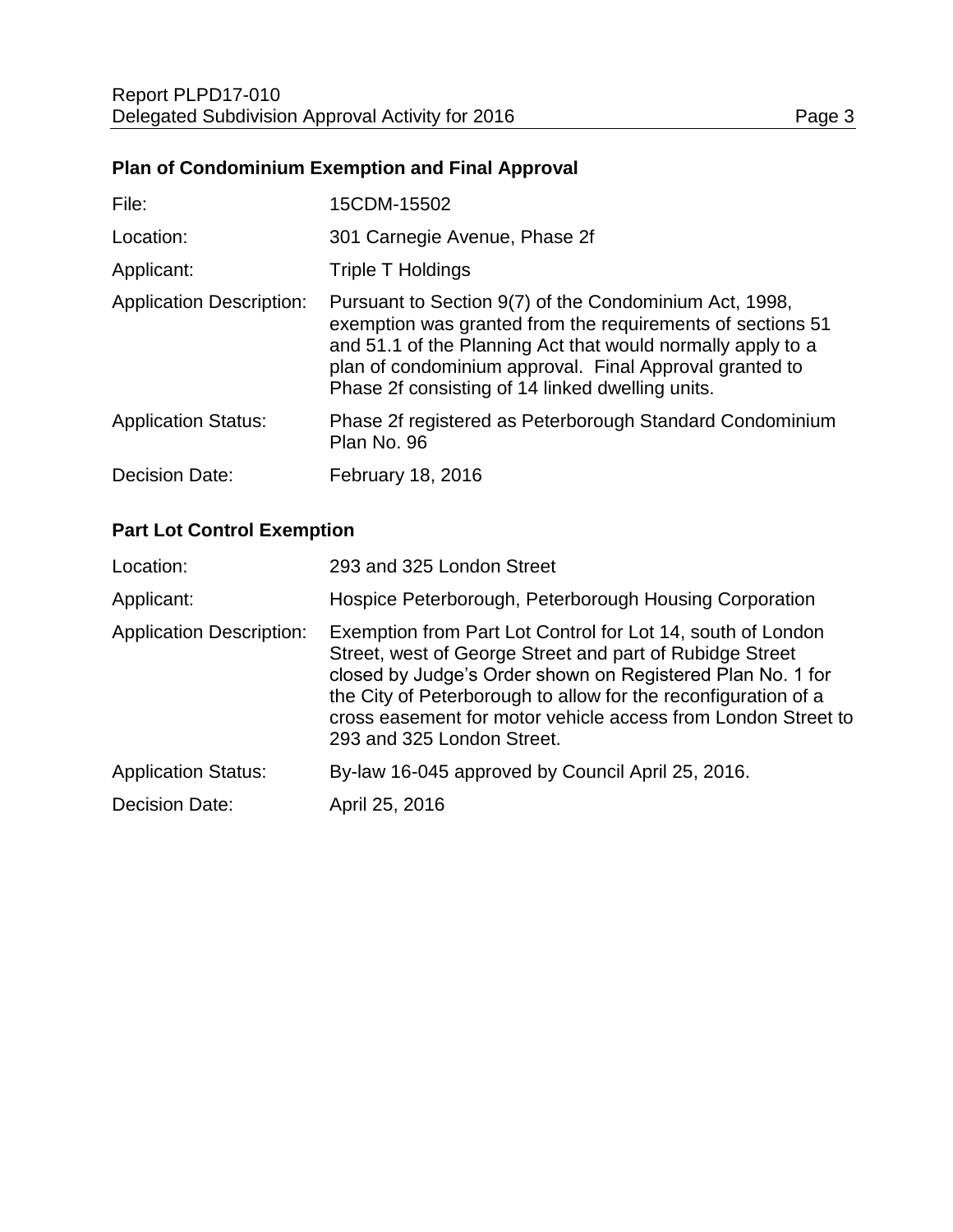## **Final Approval of Draft Plan of Subdivision**

| File:                           | 15T-10507                                                                                                                                                                                                                                                                             |
|---------------------------------|---------------------------------------------------------------------------------------------------------------------------------------------------------------------------------------------------------------------------------------------------------------------------------------|
| Location:                       | 0 & 1224 Chemong Road, 1345 Hilliard Street                                                                                                                                                                                                                                           |
| Applicant:                      | 2064086 Ontario Ltd., Mason Homes Ltd. and 2244565 Ontario<br>Ltd.                                                                                                                                                                                                                    |
| <b>Application Description:</b> | Subdivision providing for the development of 38 single<br>detached dwellings, 24 semi-detached dwellings, 56 street-<br>fronting townhomes, an 87-unit condominium block, a<br>stormwater pond, a local commercial block, and the extension<br>of Broadway Boulevard to Chemong Road. |
| <b>Application Status:</b>      | Registered as Plan 45M-247                                                                                                                                                                                                                                                            |
| Decision Date:                  | September 13, 2016                                                                                                                                                                                                                                                                    |

## **Final Approval of Draft Plan of Subdivision**

| File:                           | 15T-02502                                                                                                                                                                          |
|---------------------------------|------------------------------------------------------------------------------------------------------------------------------------------------------------------------------------|
| Location:                       | Carnegie Avenue and Cumberland Avenue                                                                                                                                              |
| Applicant:                      | Activa Holdings Inc.                                                                                                                                                               |
| <b>Application Description:</b> | Subdivision providing for the development of 35 single<br>detached dwellings, a local park, two future development<br>blocks, and the extension of Sawmill Road to Settlers Ridge. |
| <b>Application Status:</b>      | Registered as Plan 45M-248                                                                                                                                                         |
| Decision Date:                  | December 1, 2016                                                                                                                                                                   |